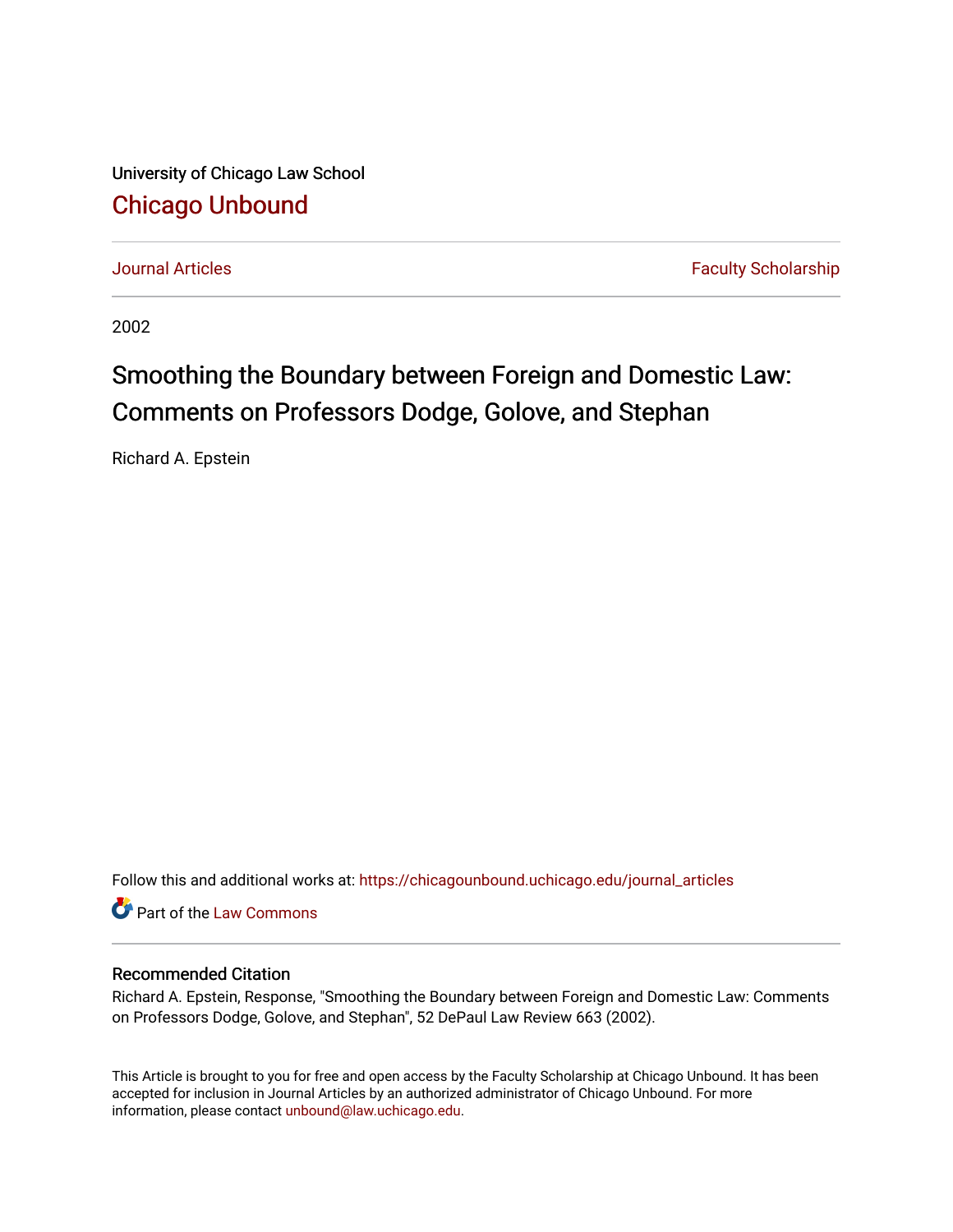#### **SMOOTHING THE BOUNDARY BETWEEN FOREIGN AND DOMESTIC LAW: COMMENTS ON PROFESSORS DODGE, GOLOVE, AND STEPHAN**

#### *Richard A. Epstein\**

#### INTRODUCTION

Two of the three papers on which I have been asked to comment address issues involving the importation of foreign into American law. The third paper raises, with a somewhat more general focus, the coordination of activities between foreign and American legal systems. Professor William Dodge discusses the extent to which the procedures under the North American Free Trade Agreement (NAFTA) may, or should, be used to superintend the (perverse) outcomes of the American legal system.1 Professor David Golove asks the extent to which treaties entered into by the United States can, or should, be effective as domestic legislation.<sup>2</sup> Professor Paul Stephan then asks the extent to which American courts should pass judgment on the quality of foreign legal systems in the course of resolving legal questions over the coordination of their law with our system.<sup>3</sup> Before commenting briefly on each of these three papers, let me give a short account of my approach to the full range of jurisdictional and procedural problems that deal with the incorporation of civil justice concepts from afar into the American system.

The bottom line is this: the structure of these problems countenances modest expectations about our ability to reconcile inconsistent legal commands. The message I take from these three papers is that it is never easy to tidy up the loose ends so as to give full and equal respect to the judgments and traditions of what are, when all is said

<sup>\*</sup> This article is an expanded version of the comments delivered at the Clifford Symposium on Tort Law and Social Policy: Export/Import: American Civil Justice in a Global Context, held at DePaul University College of Law on April *19.* 2002.

I. William **S.** Dodge. Loewen v. United States: Trials and Errors Under *NAFTA* Chapter *Eleven.* 52 **DEPAUL** L. REV. 563 (2003).

<sup>2.</sup> David Golove. *Human Rights Treaties and the U.S. Constitution*, 52 DEPAUL L. REV. 579  $(2003)$ .

<sup>3.</sup> Paul B. Stephan. *A Becoming Modesty': U.S. Litigation In the Mirror of International Law.* 52 **DEPAUL** L. REV. 627 (2003).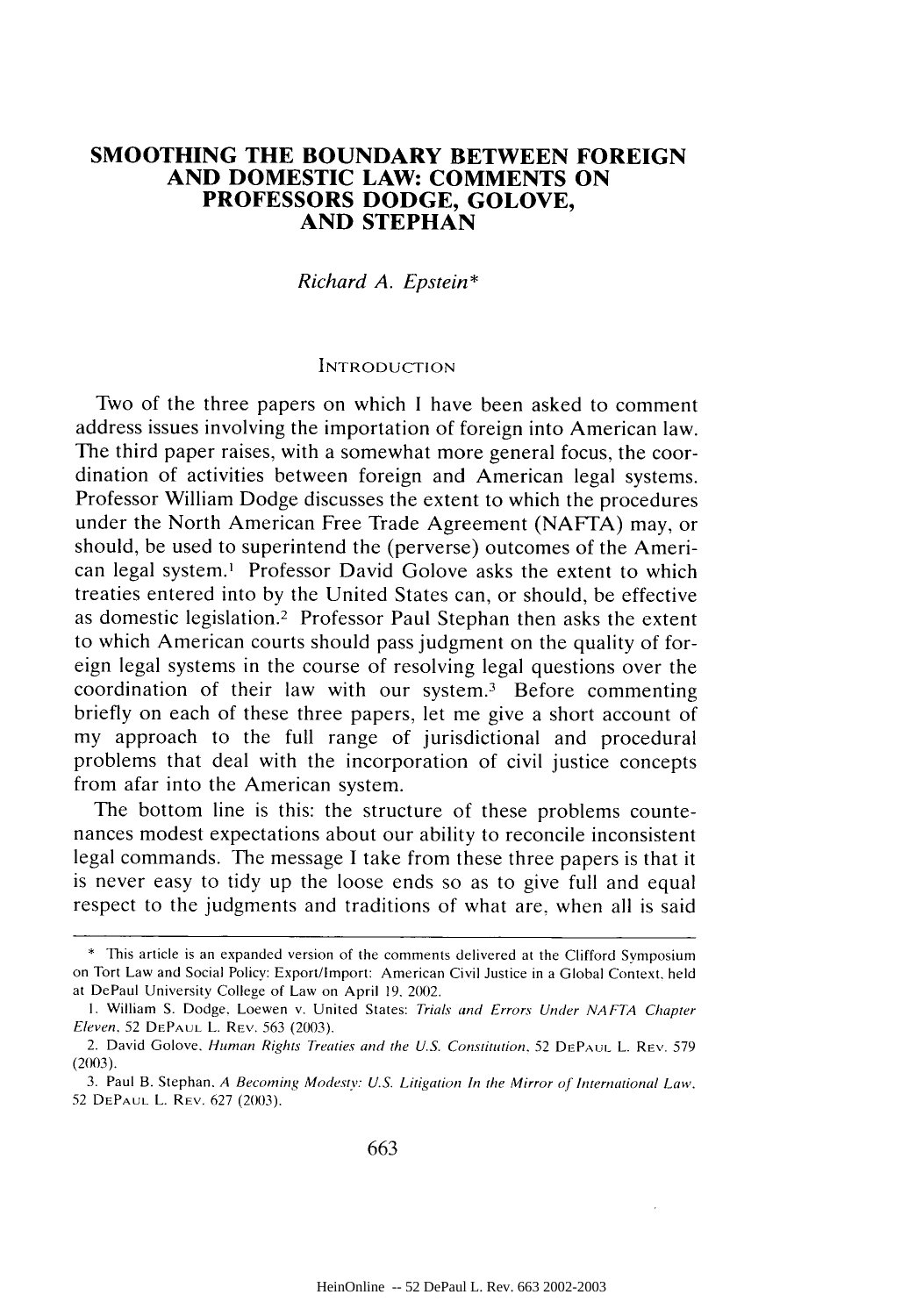and done, inconsistent legal systems. This venerable problem of domestic law transfers without missing a beat into an international context responding to the procedural, choice of law, and jurisdictional issues that frequently arise in more muted forms within our own federal system. Loose ends always remain loose. The difficulty here is distinguishable from the usual problem of substantive law, where the implementation of a program takes two steps. The first issue concerns principle and policy. Regardless of the subject matter, the initial step is to envision the ideal set of relationships between the parties. The next step asks how the pursuit of these ideals must be tempered by the institutional realities in which any substantive law is embedded. We dare not assume a zero transaction cost system of enforcement, nor a zero error rate in setting out legal rules. However attractive it may be to regard all serious promises as enforceable, with real estate contracts and guarantees we nonetheless routinely enforce those promises evidenced in writing. While in principle we may think that any person with ordinary competence and intelligence should be allowed to drive an automobile, we nonetheless impose a minimum age requirement of sixteen years for all drivers. *Ad hoc* determinations are sometimes too expensive to make.

These tradeoffs will differ from legal system to legal system. But no matter how they are resolved, so long as the dispute is confined to individuals governed by a single jurisdiction, we know which unique rule controls. The inconsistent commands of two systems working side-by-side causes no operational imbalance for either system. The situation parallels one where each of two separate communities develop different customary practices for, say, interpreting contracts. So long as they do not collide, each can go on its merry way. But once business cuts across boundaries, then some court must decide *which* set of formalities (or indeed any formalities) should govern and why. The overlap between two systems invites a clash of customs, practices, and legal rules. Each system has already held that its own view of the world is sound, so that any across-border reconciliation necessarily requires that either system, if not both systems, give way on some part of its preferred solution. In principle, the magic balance-wheel should make only those compromises that minimize the dislocation suffered on both sides. So it is these jurisdictional and procedural issues that have an irreducible messiness, which is good reason to review all of these papers with a sympathetic eye.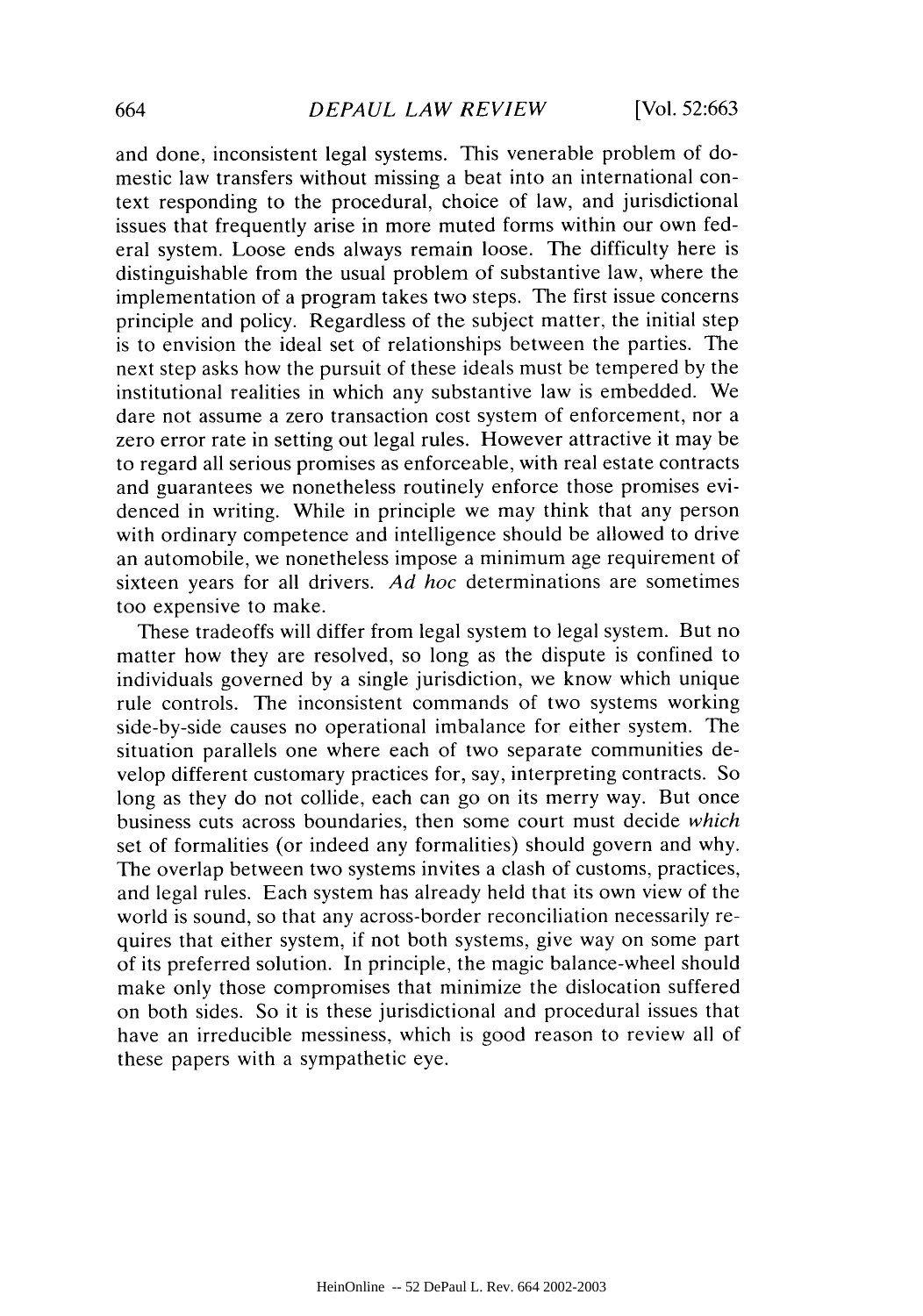### II. DODGE

The task that Dodge sets before himself asks the extent to which NAFTA does, or should, require an arbitral review of litigation outcomes made in ordinary trials in American courts. Intervention under NAFTA has the distinct mission of ensuring that member nation states create an environment that facilitates investment by foreign individuals and firms. One key ingredient of that basic obligation is a stable system of legally enforceable copyright and property rights. Thereafter Section 1011 guards against "expropriation" by local governments against foreign interests.<sup>4</sup>

The formal law on NAFTA is, at this point, in a clear state of flux. To place it in focus, Dodge discusses in depth the well-known dispute involving the Loewen Group.5 There, a variety of contractual, antitrust and interference with contract claims resulted in a Mississippi judgment of one-hundred million dollars in actual damages (including damages for emotional distress) and a judgment of four-hundred million dollars in punitive damages, which led (or at least contributed) to Loewen's bankruptcy. Shortly thereafter, the Loewen group sued not Mississippi (and remember no state is a signatory to the treaty) but the United States for its failure under NAFTA to provide the appropriate legal safeguards for Loewen.

Unless one examines the factual record in great detail (which I have not), it is hard to make an informed judgment about the soundness of the Mississippi judgment. It seems clear that Loewen mounted a highly flawed defense, which easily explains why it lost but does not necessarily explain why it lost by so much. I agree with Professor Dodge's general view that it would be better if aggrieved foreign litigants were required to exhaust their domestic remedies before taking refuge in suits against the United States. But given the state of recent affairs, I regard any large judgment coming out of Mississippi as presumptively tainted in light of its overall record in dealing with tort litigation, which can only be regarded as deplorable.<sup>6</sup> Even if that should prove to be the case, it hardly establishes the wisdom of a procedure that allows quick resort to international arbitral procedures before the local system has a chance to work through its errors. The better procedure for NAFTA would require the exhaustion of national remedies before moving to the arbitral setting where the dis-

<sup>4.</sup> North American Free Trade Agreement. Dec. 8-17. 1992. ch. 11. 32 I.L.M. 605. 639-49.

<sup>5.</sup> The Loewen Group. Inc. v. United States. ICSID Case No. ARB(AF)/98/3.

*<sup>6.</sup>* See, *e.g..* Roger Parloff, *Asbestos: The* \$200 Billion *Miscarriage of Justice.* **FORTUNE.** Mar. 4. *2002. at* http://www.fortune.com/indexw.jhtml?channel=artcol.jhtml&doc-id=206477 (last visited Oct. *3.* 2002).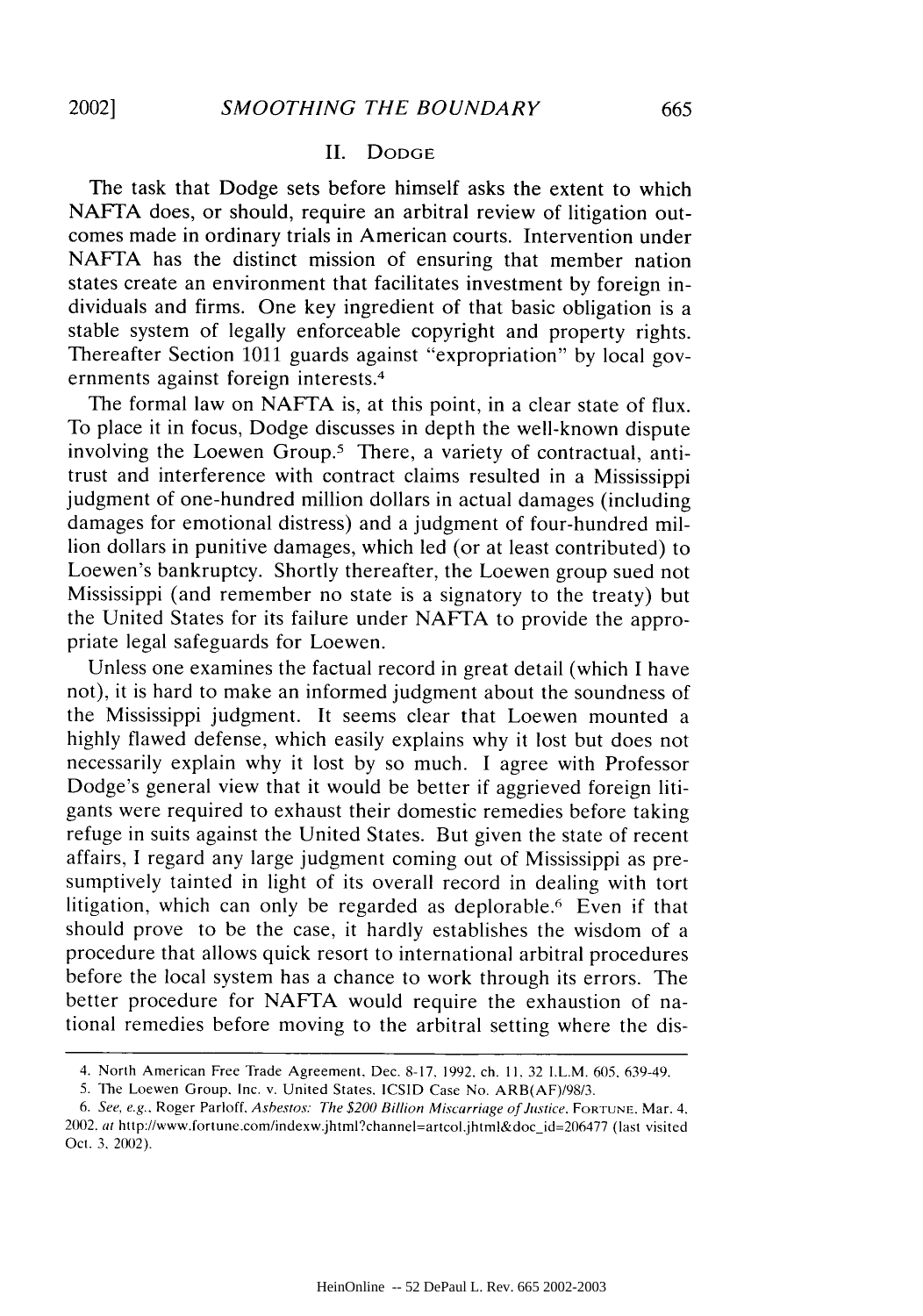pute is no longer with the other party to the litigation but with the United States.

My only quibble on this point has to do with Dodge's argument that the domestic law on key issues is better formed than its arbitral alternative. He gives by way of example the confused decisions under Article 11 of NAFTA, where it is unclear whether its general prohibition against expropriation applies to regulatory takings. Here that question is hardly clear on its face because the word "expropriation" surely smacks of putting government padlocks on the gates of foreign plants. But the word "taking" has a similar ambiguity, for it looks as though the landowner has to be removed from possession in order for the property to be taken. Yet the American courts have shied away from the implication that landowners can only gain relief after the government locks them out of the premises, for otherwise a landowner who has been stripped of all rights to use and dispose of land would be treated as though nothing at all has been taken from him. Dodge is correct to say that NAFTA has not yet developed standards for dealing with expropriation, but unfortunately, it is wrong to say that the host of chaotic Supreme Court decisions on the subject has yielded any clear or defensible standard on the matter either. *Lucas v. South* Carolina Coastal Council<sup>7</sup> stands for the proposition that a total wipeout of all economic use of the property counts as a taking even if the government does occupy the land. *Penn Central Transportation Co. v. New York City8* stands for the proposition that allowing one to continue with an existing use, but not allowing any new uses, does not count as a taking, even if the foregone uses were highly valuable. Between these two holdings lies the common case where undeveloped land is subject to some restrictions on the permissible set of uses. To this day, the United States Supreme Court has not given any coherent formula to decide which of these diminutions in value is compensable and which not: its most recent effort in *Tahoe-Sierra Preservation Council, Inc. v. Tahoe Regional Planning Agency,9* shows again the inability of the Court to reach closure on this matter. There is no reason to think that the repeated inability to form a coherent body of law should be treated as a reason for using American law to adopt these provisions. But his argument should not turn on that one point. Even if the Supreme Court were weak in this area and strong in that,

<sup>7. 505</sup> U.S. 1003 (1992).

<sup>8. 438</sup> U.S. 104 (1978).

<sup>9. 122</sup> **S.** Ct. 1465 (2002). For more information on the *Lake Tahoe Case,* see Richard A. Epstein. The Ebbs and Flows in *Takings Law: Reflections on* the Lake Tahoe Case, **I CATO Sup.** Cr. REV. 5 (2002).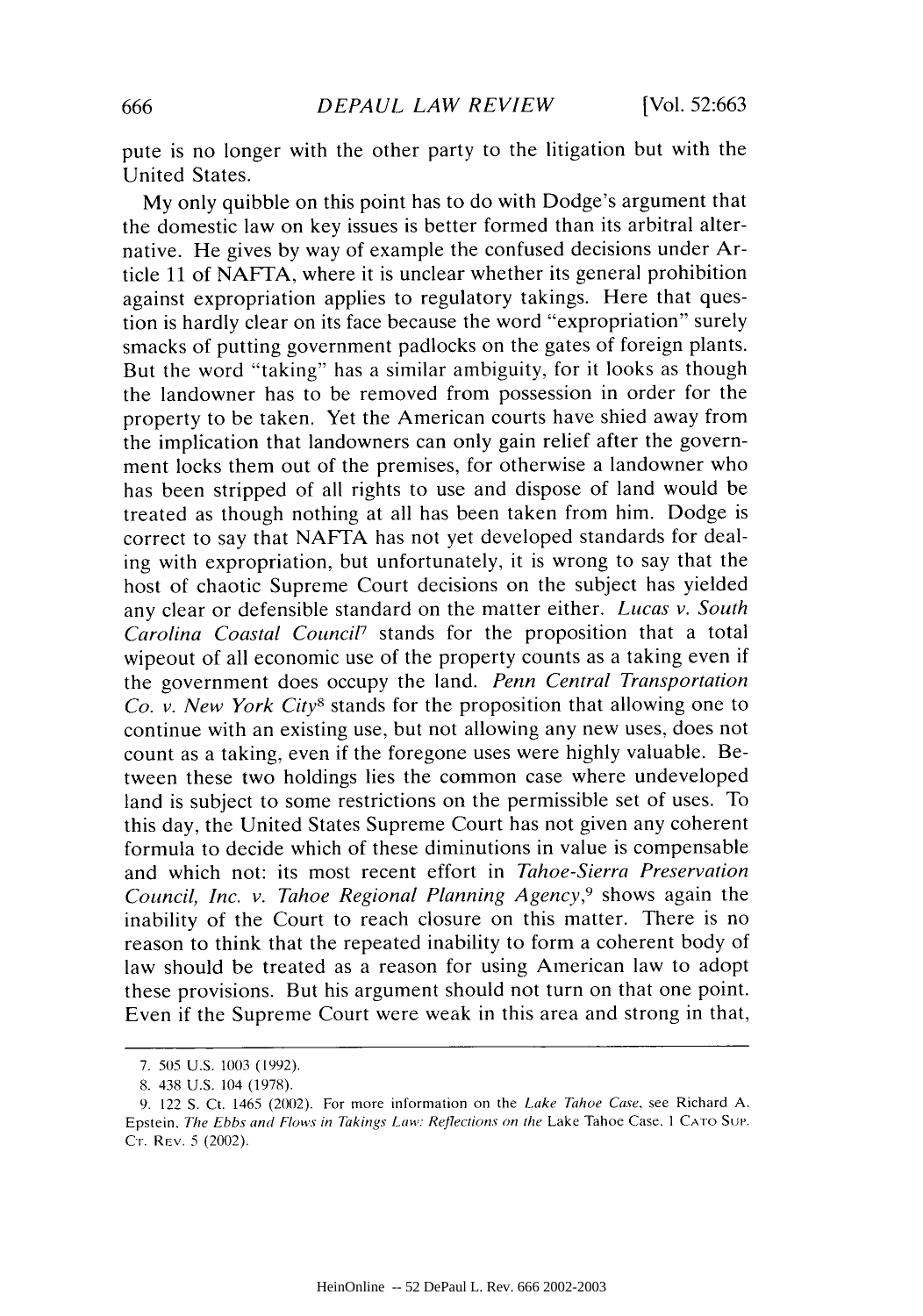it seems as though the burdens on the international system of arbitration will be reduced if the domestic system is given first crack to resolve the disputes in question. I agree with Professor Dodge on this point.

#### III. GOLOVE

Professor Golove raises a very different problem—the integration of the treaty power with the system of domestic legislation. As is well known, the President has "the Power, by and with the Advice and Consent of the Senate, to make Treaties, provided two thirds of the Senators present concur."<sup>10</sup> These treaties pack real punch because "all Treaties made, or which shall be made, under the Authority of the United States, shall be the supreme Law of the Land"'l of coordinate stature with domestic legislation that is passed only by both houses, subject to the Presidential veto and its override.

The question that Professor Golove sets for himself involves the tension between the treaty power and other elements of the domestic system. Congress is a branch of government with enumerated powers. The treaty power imposes no specific subject matter limitation on the President or Senate. Now the structural challenge is this: Can the President and Senate (without the cooperation of the House of Representatives, no less) conclude treaties that fall outside Congress's enumerated powers and thereby circumvent the domestic law making process? Can the President and Senate conspire to adopt treaties that require the individual states to abandon their practices on matters that Congress could not override their local decisions through legislation?

The risk of this end-run has long preoccupied the Senate, and Professor Golove does not give any concrete instance where the President and Senate have so acted to provoke a constitutional confrontation. To the extent that we do not see the President and Senate push to the edges of their powers, so much the better. But that said, what tests could be devised hypothetically to decide whether the President and Senate have abused the treaty power in ways inconsistent with the constitutional structure?

Golove thinks that it is possible to articulate principles that could guide a conscientious senator in deciding whether or not to vote for a particular treaty. But as these tests are heavily tied to the motivations that individual senators or groups of senators have to the legislation, he does not urge that we use these standards for judicial review to

**<sup>10.</sup> U.S. CONST.** art. **11,** § 2.

**<sup>11.</sup>** U.S. CoNsT. art. VI.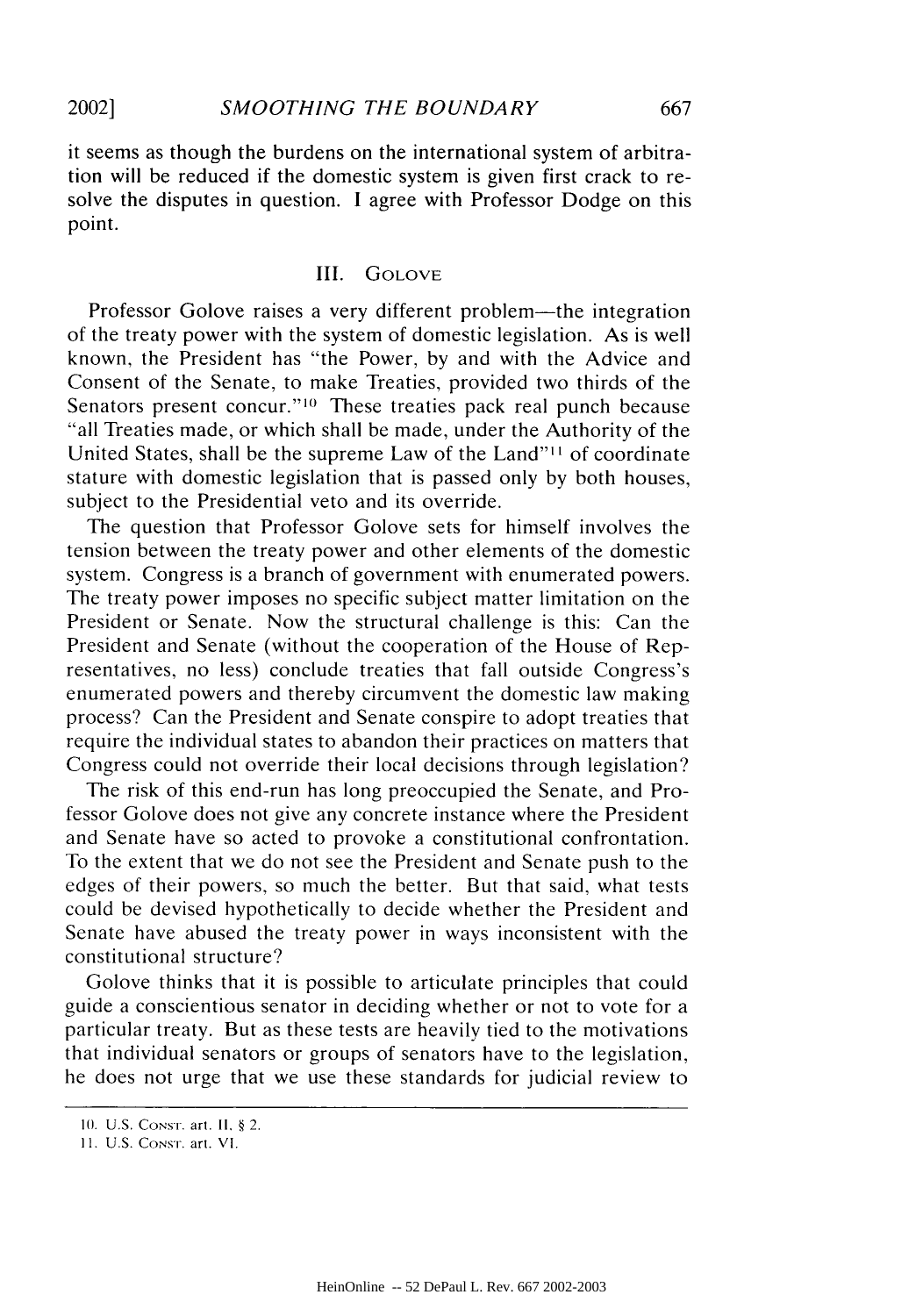determine whether the treaties were properly signed and ratified. In principle, this halfway house is most uneasy; it would be better to find some way to apply judicial review to determine whether the President and Senate did overstep their joint powers. We use that test for judicial review of congressional action, 12 just as judicial review applies for congressional actions that could not be justified under the police power.

Unfortunately, Professor Golove's motivational test does not permit that to happen. Under his test, the key element is whether the treaty is ratified to circumvent constitutional limitations (bad) or to advance some legitimate foreign policy objective, even at the cost of trampling on local interests (good). But how does one police that distinction? To be sure, if the President and Senate had no knowledge of the test, then they might display their true colors. But once the test is articulated, then it should be an easy matter to find some foreign objective that treaty ratification will serve. Thus, the Senate could vote to ratify a treaty that forbids the states to execute juveniles because it wishes to increase the odds of having foreign nations, which abuse this practice, follow suit. At that point the obvious dual motive might not be sufficient to invalidate the treaty. So long, therefore, as the desire to lead by example in international affairs counts as a serious justification for signing treaties, then the treaty power becomes plenary *de facto,* so little can be done to prevent the treaty power from mounting an end-run around federalism limitations contained in the Constitution.

Yet, can we find a better test? Here it is perhaps easier to see the possible solution without starting with the human rights treaties that are Golove's main concern. It also arises with variations in *Missouri v. Holland,1 <sup>3</sup>*which upheld the 1918 Migratory Bird Treaty Act against Missouri's claim that it invaded the rights reserved to the states under the Tenth Amendment. The recitals in the treaty indicated how these birds were important as a source of food and pest control to both countries but were at risk for extermination because of insufficient protection, which the treaty sought to supply. When the case was decided, commerce power did not extend (at least unambiguously) to the regulation and preservation of migratory birds. The treaty took the form of a bilateral contract between two nations, in which each agreed to take certain steps to protect a resource that both shared.

<sup>12.</sup> See, e.g.. United States v. Lopez. 514 U.S. 549 (1995).

<sup>13. 252</sup> U.S. 416 (1920).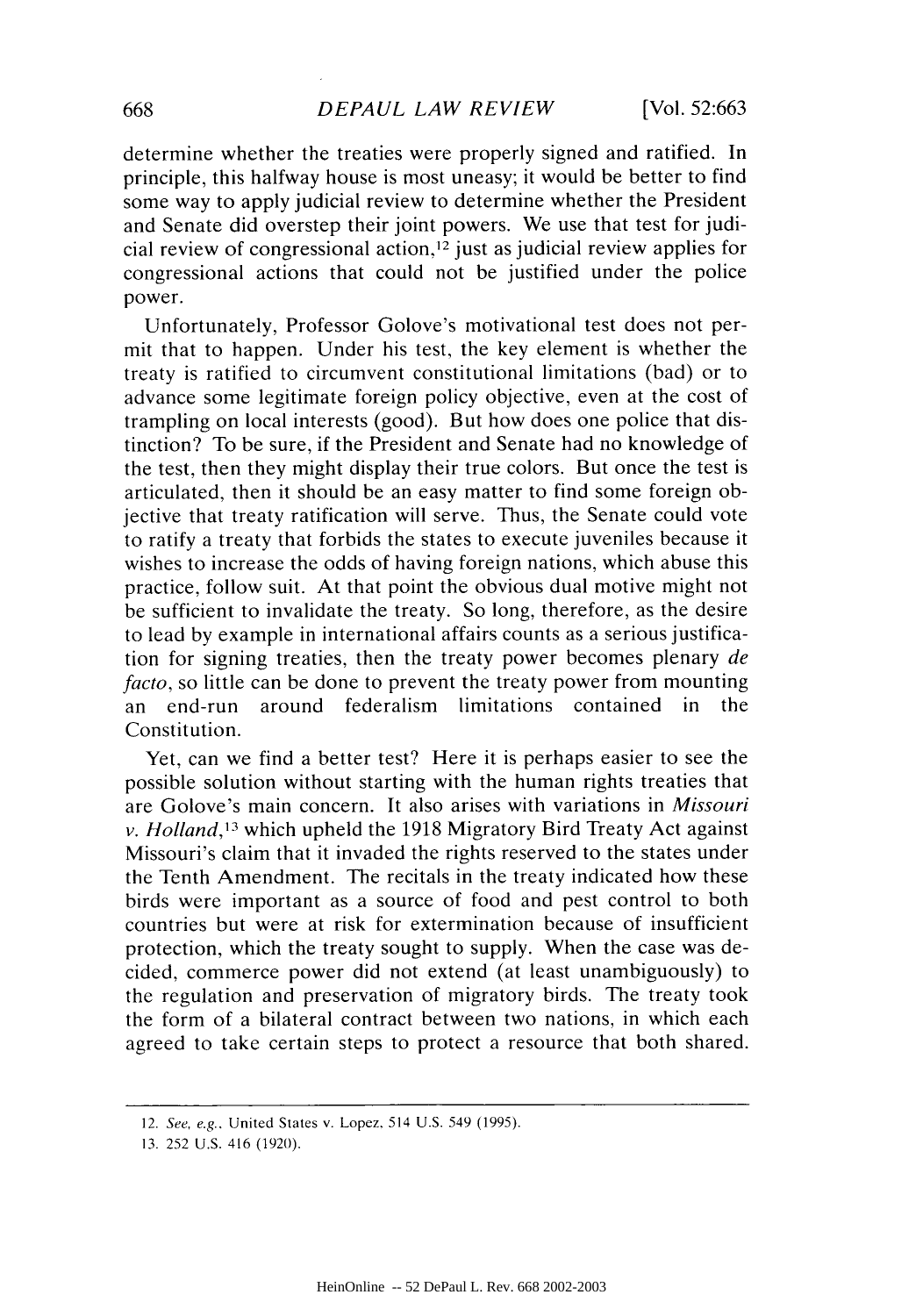Justice Oliver Wendell Holmes opined that the treaty was valid notwithstanding the Tenth Amendment objection.

Now suppose, however, that the treaty regulated territorial birds (or for that matter land animals) that never ventured out of the territorial limits of Missouri. Could the Senate insist that it was so important to lead by example that the treaty power could be invoked to uphold a treaty in which Canada agreed to take care of its territorial birds in order for us to take care of ours? My deepest instincts say that this pattern of obligations fails regardless of the motivation of the Senate. In contrast, *Missouri v. Holland* contains just the kind of quid pro quo that we expect from treaties. Stated otherwise, the test should ask whether the treaty supplied a quid pro quo for the United States, or whether it just led to the imposition of parallel regimes with foreign nations in cases where we could not have reason to bring suits for damages, injunctions, or other forms of legal relief against other signatory nations. For the most part, human rights treaties look less like migratory bird treaties and more like territorial bird treaties. The object is to bind the states to be humane to their juveniles so that other nations will be humane to theirs. On structural, not motivational grounds, these treaties should not be accepted. A somewhat more difficult case is one where the United States agrees with a foreign nation to impose minimum environmental or labor standards on its work force in order to advance humane objectives and to create some form of "competitive balance" between the labor markets in the two states. On the test proposed here, the second justification should prevail (however distasteful one might find it in principle) and that treaty should be sustained.

No cases to my knowledge have started down this uncertain road. My guess is that the Supreme Court would be unwilling to follow it to the end. If that is the case, then perhaps we should give up on the exercise of outlining in constitutional language the terrain over which the President and Senate can operate. It becomes better, at a guess, to recognize that there are no effective tests to sort out permissible from impermissible treaties. At this point, all the arguments about motivation remain important as ways to influence presidential action and senatorial votes. The motivational arguments still have political force, even if they no longer assume a constitutional dimension.

### IV. **STEPHAN**

Professor Stephan's article presents an inquiry into the proper attitudes that American courts bring in deciding what laws to apply in disputes that contain some substantial foreign component. The source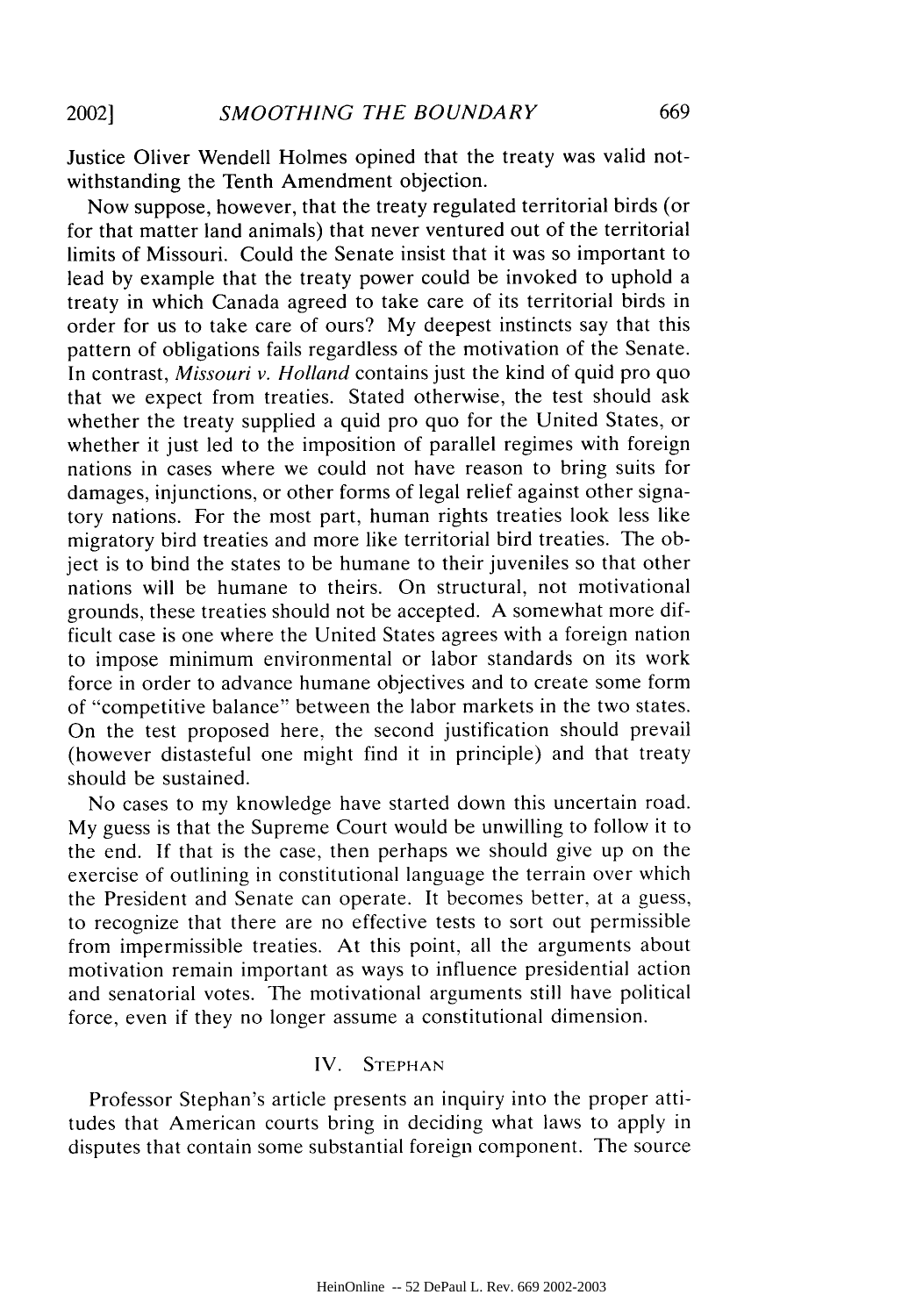of this difficulty is easy to see. On the world stage, different nations have different kinds of legal systems. Some of which, in principle, are worthy of emulation and respect, while others most decidedly are not. One simple question is whether the implicit respect that American courts have for various overseas jurisdictions should influence their willingness to hear cases in the United States, even when their center of gravity lies elsewhere, because of their lack of confidence in the ability of foreign tribunals to deliver justice on the disputes before them.

Professor Stephan is of two minds on this question. On the one hand, he notes his evident uneasiness with a decision in the Second Circuit that allowed suits to be brought against international corporations in the United States for alleged misdeeds done to Nigerian citizens in Nigeria. Thus in *Wiwa v. Royal Dutch Petroleum Co.,14* the Second Circuit upheld jurisdiction over Royal Dutch Petroleum in the United States because it operated a local office that supervised its publicity activities related to the New York Stock Exchange. The charges in that case seemed far-fetched, and the relevance of New York or United States law seemed dubious; this is hardly the broad range of activities that one would hope to see in connection with general jurisdiction. Since all the relevant events took place overseas, New York was, to say the least, an inconvenient forum.

Recently, I have written on the awkwardness of a theory of personal jurisdiction that allows seizure of the person within the state to give jurisdiction over all matters wholly unrelated to it.<sup>15</sup> That deep concern about the misuse of power applies with equal force in the international context to cases like *Wiwa.* There are many wretches whom we should bring to justice. But our courts are often not the place to do it. The hard question arises in connection with those suits that allege an array of supportive actions in the United States that in turn are alleged to hold it "indirectly" responsible for serious wrongs that have been committed overseas, perhaps on authorization from the top people in this country. Here it is harder to maintain a categorical denunciation of lawsuits—what if the Shell Oil Company had records in its home office ordering the murder of the Ogoni people? But the real question here is whether the case gets into this country on the strength of allegations of that sort when the courts of Great Britain and the Netherlands remain open. Remember, these cases could

<sup>14. 226</sup> F.3d 88 (2d Cir. 2000). Professor Stephan notes other cases that raise the same issues. *See* Stephan. *supra* note **3.** at n.8.

<sup>15.</sup> See. *e.g.,* Richard A. Epstein. *Consent, Not* Power, *as the Basis of Jirisdiction.* 2001 U. **CHI. LEGAL** F. 1.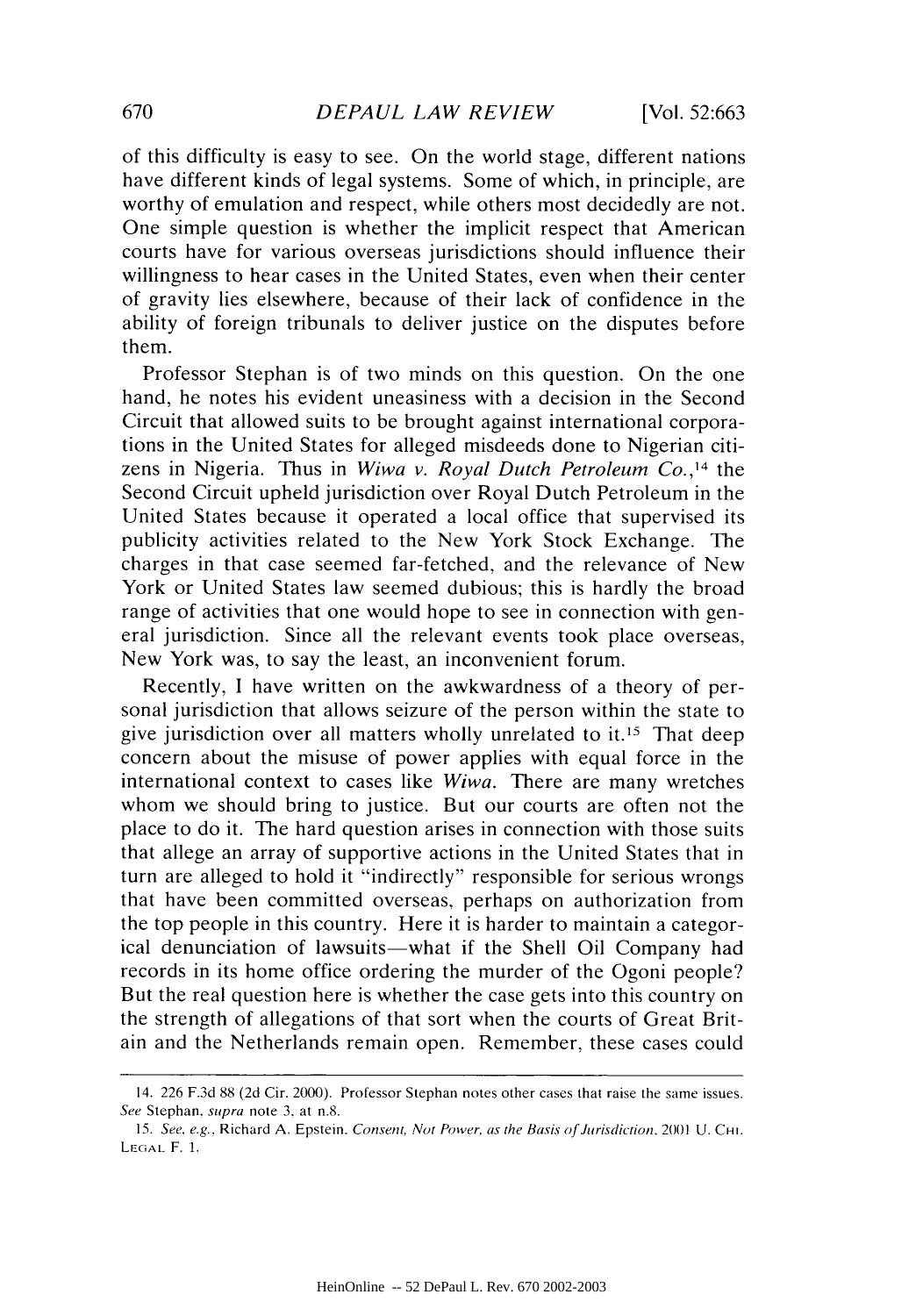have been brought in respectable fora, with much more extensive connections to the defendant. Whatever this grant of jurisdiction does to solve one problem, it creates another. The obvious practical danger is that large corporations will be hung out to dry on improbable charges in a forum that could easily harbor deep-seated hostility toward them. If courts are willing to give a broad account to general personal jurisdiction, then it seems as though the *forum non conveniens* doctrine should be given broad play to send this case packing. I agree with Professor Stephan, the recent developments that contract the use of that doctrine are unwelcome.

Professor Stephan, however, seems to switch gears in his evaluation of *Itar-Tass Russian News Agency v. Russian Kurier, Inc., <sup>16</sup>*where the question was which of two Russian entities owned a particular copyright to certain Russian stories. Here the court decided that the place of infringement was the United States, but the place of authorship was Russia. Accordingly, the court decided to make its best guess of the Russian law of copyright ownership. In my view, this seems like the correct decision in that copyrights run around the world (albeit under separate giants), and it would be most unfortunate if their ownership in Canada, say, should be found to differ from that of their ownership in the United States, which could happen under Stephan's fragmentation of the ownership approach. This preference for a single determination of copyright ownership is wholly consistent with our own constitutional design, which from the outset created a fount of *federal* law for both copyright and patent, precisely to avoid inconsistencies in copyrights and patents across state boundaries. 17 All other things being equal, larger jurisdictions do better for intellectual property, which instantly expands to fill the applicable legal space.

There are, moreover, no risks to any distinctive American interests no matter which way this question is decided, so that we should abide by the Russian decision unless and until some clear evidence is produced to suggest that Russian institutions have skewed this decision in order to gain some undeserved tactical advantage in the United States. But even if that should crop up, then the right response is to allow the Russians to first dispense their justice and then to allow the losing party to overturn the result only on clear proof that the proceedings in Russia were wholly corrupt. In general, however, the best approach in these areas is not to make judgments to take or turn down cases based on our perceived quality of the decisions overseas. It is to

**<sup>16.</sup> 153 F.3d 82 (2d** Cir. **1998).**

*<sup>17.</sup> See* U.S. CoNsT. art. **1. §** 8.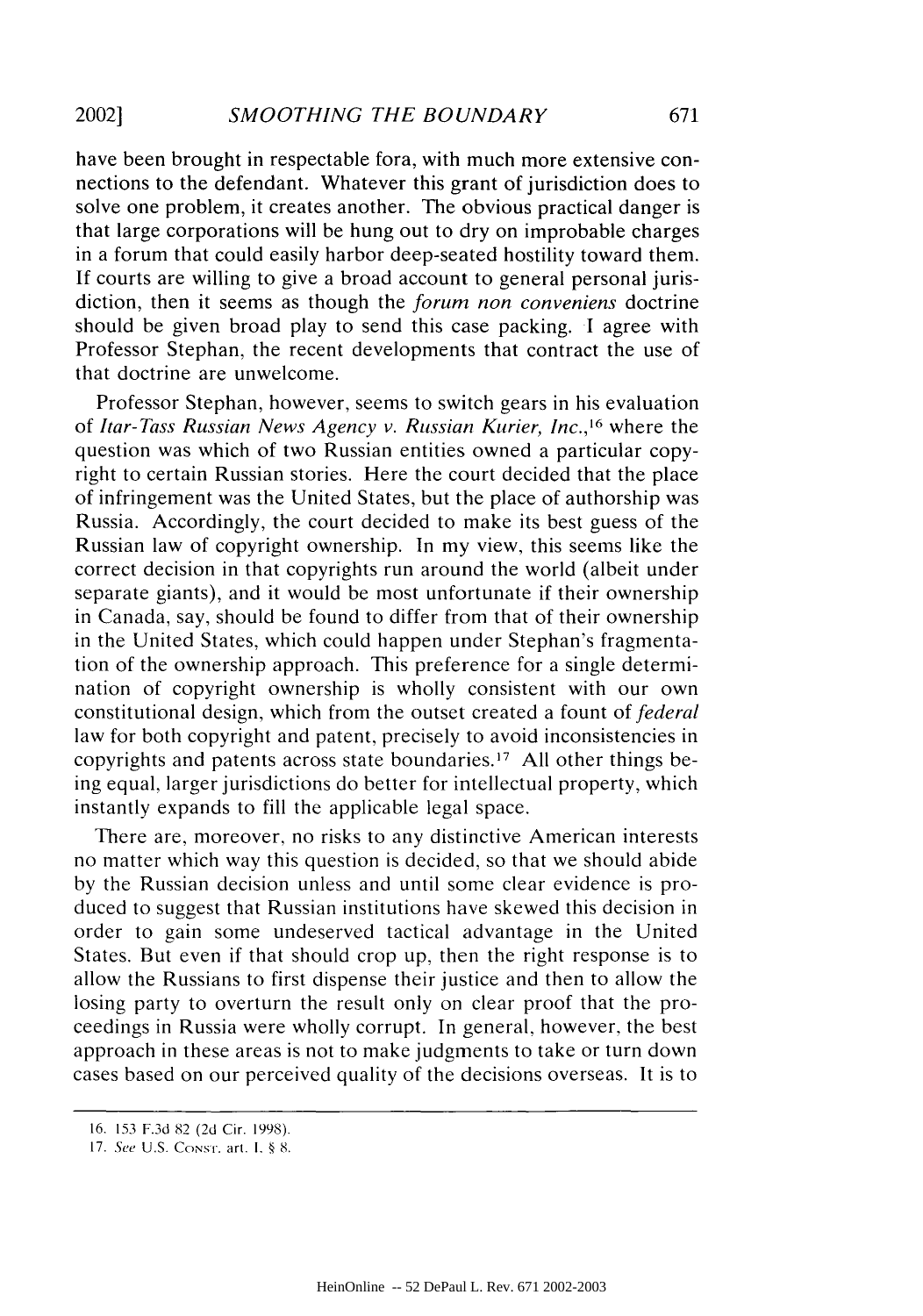apply standard principles of jurisdiction and choice of law, and to let the chips fall where they may. We should not circumvent the Russian system any more than we should avoid Nigeria (or the United Kingdom or the Netherlands in *Wiwa).*

This conclusion ties in with the principle of loose parity between the United States and other nations that I defended at the outset. We should be prepared (as we often are not) to abandon the role of a nine hundred-pound gorilla in international affairs. We have to recognize that all nations have interests that run beyond their territories, and we must be prepared to stay our hand influencing matters overseas if we are to ask other nations to do the same. The system of national boundaries forces us to recognize that there are activities that we care about outside our borders on which we must nonetheless not have the final word. A deep concern about the affairs of the world is not the same as a direct financial stake in the outcome of certain events overseas. It is one thing to be worried about the instability in Russia for its own stake. It is another thing to be worried about a Russian cartel that seeks to do business in the United States. We should worry about the real stakes in the second case and be chary about seeking to vindicate our broad sense of concern in the former.

# V. DISTRIBUTIVE **AND** EXPRESSIVE **FUNCTIONS**

This general attitude to litigation means that, whatever my disagreements with Professor Stephan on *Iter-Tass,* I strongly endorse his suspicion to the "expressive" as opposed to "distributive" function of courts. The distributive function in this terminology refers to the necessity that courts adjudicate claims to ownership and legal rights. This is the indispensable function of any system of dispute resolution, and the first order of judicial business is to resolve the disputes before it, not to pontificate about the general state of the world. The expressive function invites courts to undertake that second job, and I agree with Stephan that taking on a second role compromises the ability of a court to discharge its primary function.

In making this statement, I do not wish to be understood as insisting that courts decide only one case at a time or defer to juries on matters of fact or legislatures on matters of constitutionality. In some cases, aggressive intervention is justified both in resolving disputes and in setting out precedent for future cases. But it would be very odd on this view for courts to be against settlement-if the parties can resolve the dispute themselves, they can increase certainty and save money. Owen Fiss argued that these settlements deprive us of a public good in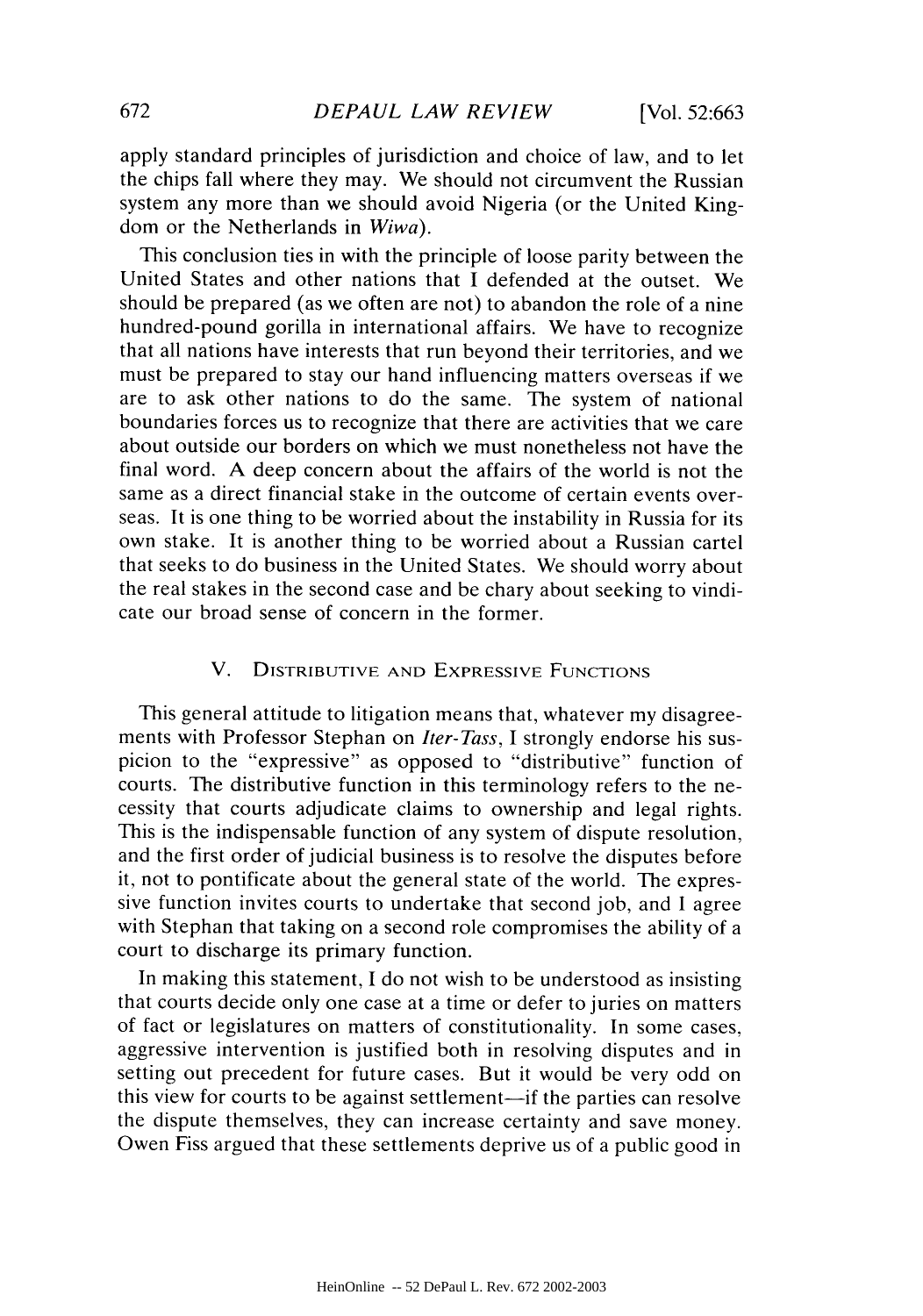the form of more law.18 But it could easily be said that we have too much law already, and that settlements under law only strengthen our confidence in the current legal rules while reducing the costs that lawyers and laymen must bear in finding out what the law means. It would be odd to reach out to conclude cases that would otherwise disappear. It is equally odd in the cases that remain to reach out beyond the deliberation of the factual or legal matters in the case to send some message to a segment of the community about, for example, the soundness of foreign legal systems. It is too easy for courts to conclude that the message is more important than the case, and thus by degrees to give the facts contained on the record less attention than they deserve.

In stressing the dominance of the distributive function, my point is *not* that no one should stress the expressive function—quite the opposite. That function properly falls within the province of journalists and broadcasters, academics and lawyers, and ordinary citizens. But here when they express their views on these matters, there is no conflation of the two functions. Rather, since all these actors are powerless, it is appropriate for them to exercise as much or as little influence that they can command in the world of ideas. But things go awry when we try to fold the expressive function into ordinary judgments. Professor Stephan quotes a well-intentioned but misguided statement of the role of civil judgments from a well-known civil procedure casebook:

A court's favorable judgment is a solemn pronouncement that the victor has acted properly on the basis of a factually accurate understanding of reality. A favorable judgment is an affirmation of the prevailing party's rationality and good citizenship .... All these benefits have a considerable psychological as well as material value. <sup>19</sup>

Not so. Too many grubby realities stand in the path of this utopian vision. In some cases, the court system is itself sufficiently biased as to be worthy of contempt. That may well be the case with Mississippi tort law today. It surely has been the case in many other situations as well. But even if we assume any individual court is unerring in its judgment, then inference from favorable judgment to "rationality and good citizenship" is strained at best. In one case a court may hold that the good Samaritan owed no duty to rescue a stranger even when it could have been done with little or no cost or inconvenience. That same court could easily conclude that a moral obligation did lie, even if it should not be enforced as a matter of law. That is hardly an affir-

<sup>18.</sup> Owen M. Fiss, Against Settlement. 93 YALE L.J. 1073 (1984).

<sup>19.</sup> **JAMES FLEMING.** JR., **ET AL.. CIVIL** PROCEDURE § 6.5 (4th ed. 1992).